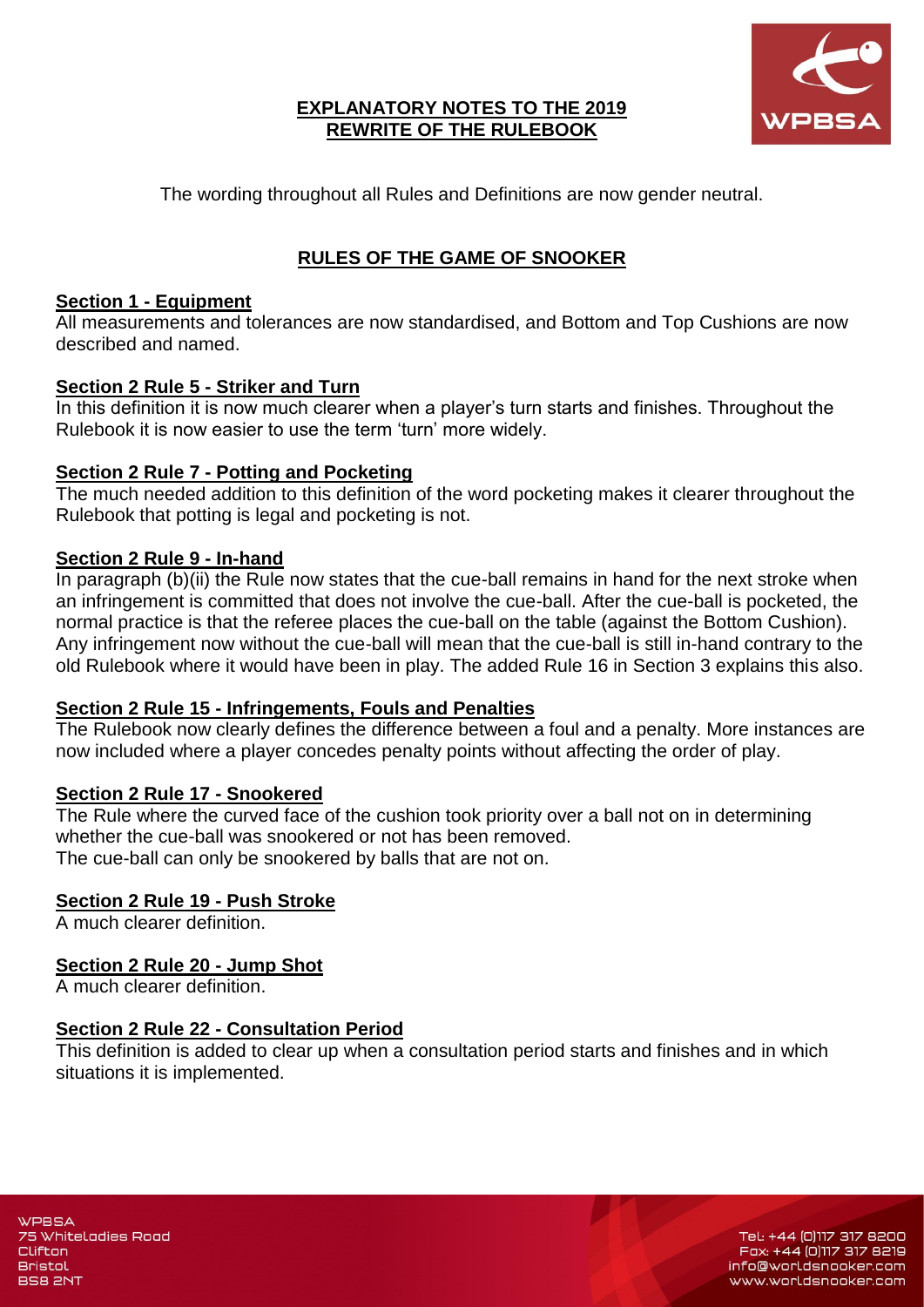

### **Section 3 Rule 3 - Mode of Play**

Paragraph (f) clarifies that, when a player leaves any object on the table and the next player plays a stroke, the striker will be fouled if any ball contacts that object.

Paragraph (k) clarifies that the non-striker cannot be fouled for committing an infringement while the striker is in a break. The non-striker will now incur penalty points without affecting the striker's turn.

### **Section 3 Rule 7 - Spotting Colours**

Paragraph (b) now clarifies what happens when a colour that is spotted in error is potted again.

Paragraph (c)(i) now clarifies up to which point a colour that was missing can be spotted.

Paragraph (d) is added to clarify the procedure when a Red is spotted instead of a colour.

In paragraph (j) the words 'by hand' are removed to accommodate players who have difficulties in spotting colours in games when there is no referee.

#### **Section 3 Rule 10 - Fouls**

Paragraph (i) is rewritten to make it clearer as to what options are available when the striker fouls any ball prior to playing a stroke.

#### **Section 3 Rule 11 - Penalty Values**

In this Rule there is now a clearer difference as to which are fouls, and which are penalties.

Paragraph (b)(x) is added.

Paragraphs (e), (f) and (g) are added to define that these acts are penalties.

#### **Section 3 Rule 12 - Snookered After a Foul**

Paragraph (b)(ii) is rewritten to clarify that it is not a foul when no Reds are on the playing area and a player uses a nominated free ball to pot the ball on and then leaves the cue-ball snookered behind that nominated ball for their stroke on the next colour.

Paragraph (f) clarifies that a free ball option becomes void when a player is requested to play again from the original position.

#### **Section 3 Rule 14 - Foul and a Miss**

In paragraph (a), the previous option of calling a FOUL AND A MISS when, before or after a stroke, the points available on the table are equal to the points difference excluding the value of the re-spotted Black is deleted. The referee may now call FOUL AND A MISS in this situation. In paragraph (e) a change is made where the ball on now shall only be the same prior to the last stroke made when the offender is requested to play from the original position.

#### **Section 3 Rule 16 - Ball Moved Other than In a Stroke**

This Rule is added to clarify situations when a ball or balls are moved without a stroke being played.

**WPBSA** 75 Whiteladies Road Clifton **Bristol BS8 2NT** 

Tel: +44 (0)117 317 8200 Fax: +44 (0)117 317 8219 info@worldsnooker.com www.worldsnooker.com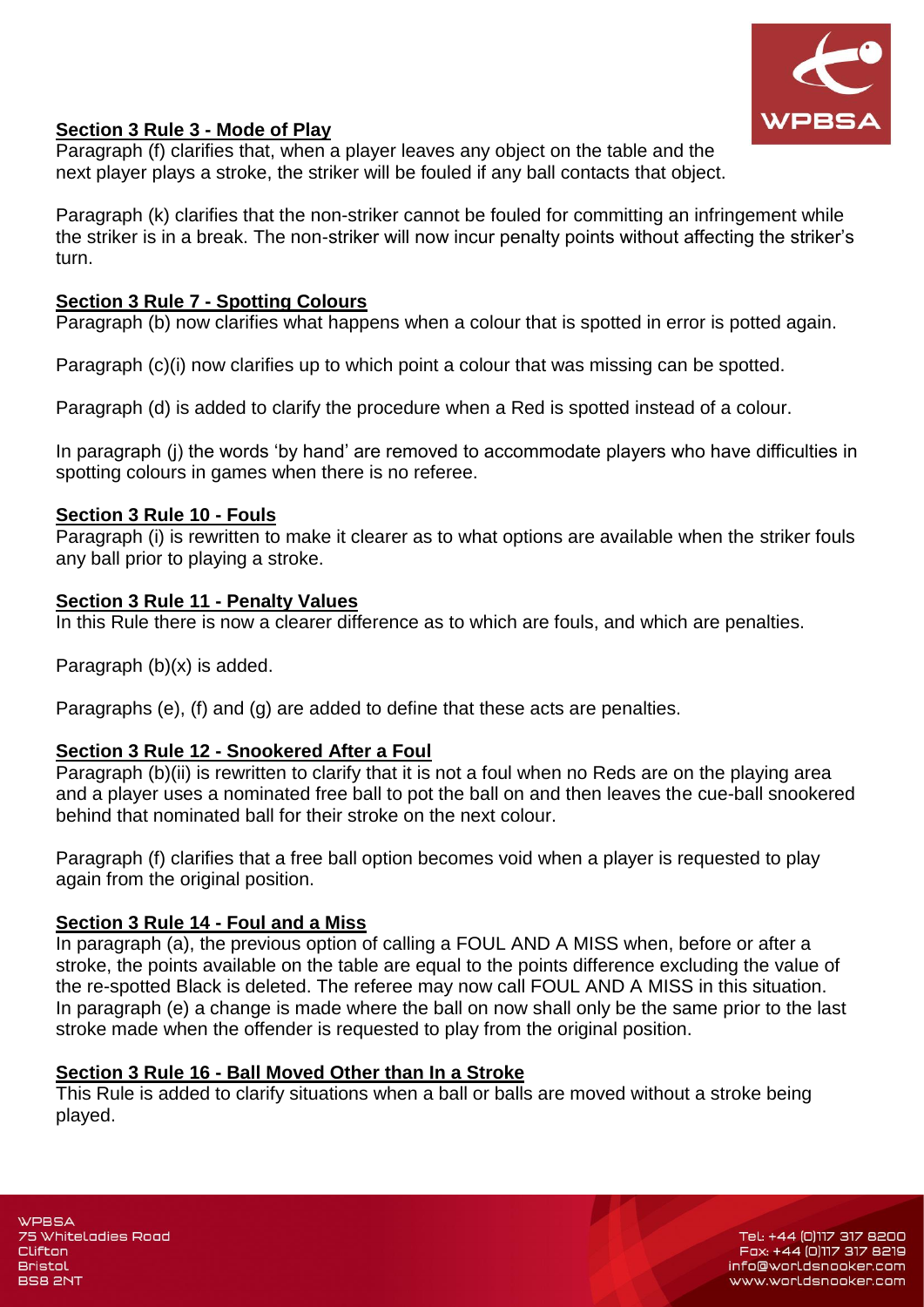

### **Section 3 Rule 17 - Stalemate**

The procedure when a stalemate is reached during a re-spotted Black is added to this Rule.

### **Section 3 Rule 18 - Four-handed Snooker**

Paragraph (f) is added. This to clarify that the striker's partner cannot deliberately change the order of play.

### **Section 3 Rule 19 - Six Reds Snooker**

This form of Snooker is now formally incorporated in the Rules. Paragraphs (b) and (c) clarify that the sequence of five FOUL AND A MISS calls only counts if the offender is requested to play again from the original position.

### **Section 3 Rule 21 - Interpretation**

In this Rule the mention of words implying the masculine gender is deleted. The wording throughout these Rules and Definitions are now gender neutral.

### **Section 4 - THE PLAYERS**

This Section has undergone a complete revamp. Unsporting Conduct and Time Wasting are now separated entities.

## **SNOOKER SHOOT OUT COMPETITION RULES**

The Rules of the Snooker Shoot Out Competition have undergone a complete revamp.

# **RULES OF THE GAME OF ENGLISH BILLIARDS**

#### **Section 1 - Equipment**

All measurements and tolerances are standardised, and Bottom and Top Cushions are now described and named. Also, a better description of the Balls.

### **Section 2 Definition 4 - Cushion Faces**

Flat face and curved face are now defined.

# **Section 2 Definition 6 - Striker and Turn**

## **Section 2 Definition 7 - Stroke**

These definitions are now consistent with the Rules of Snooker.

#### **Section 2 Definition 8 - Pot and Pocketing**

Pocketing is now defined.

#### **Section 2 Definition 21 - Push Stroke**

This definition is now consistent with the Rules of Snooker.

#### **Section 3 Rule 2 - Start of Game**

Procedure when starting a game out of turn added.

**WPBSA** 75 Whiteladies Road Clifton **Bristol BS8 2NT** 

Tel: +44 (0)117 317 8200 Fax: +44 (0)117 317 8219 info@worldsnooker.com www.worldsnooker.com